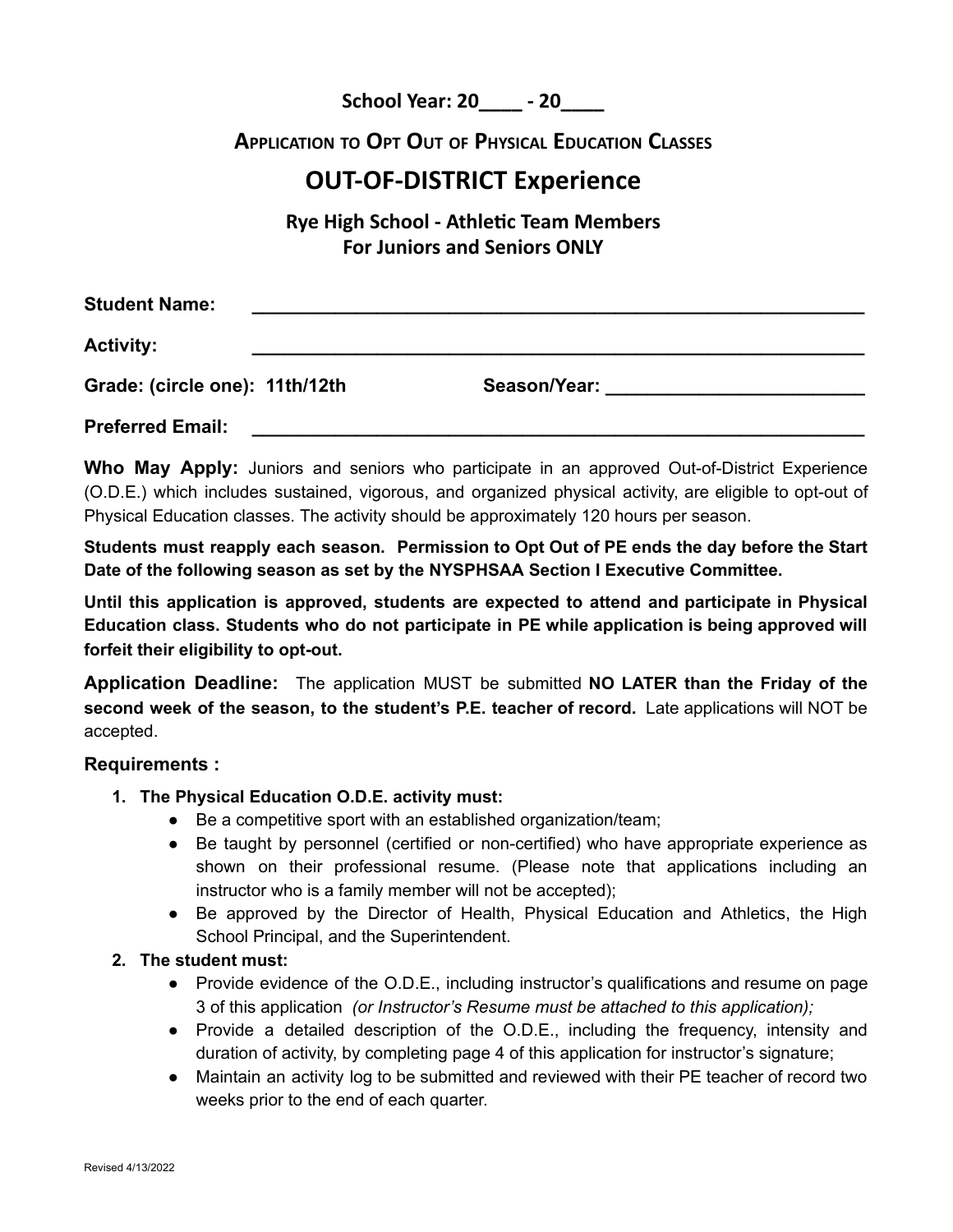- **3. At the end of the season, the student will provide final documentation to the P.E. teacher of record:**
	- Final activity log;
	- Attestation by coach/instructor regarding hours completed (signature on activity log);
	- Student reflection on experience turned in two weeks prior to the end of each quarter (including a flipgrid video, pictures and 1-2 page typed reflection).

### **By signing this form, I understand that:**

- If I am found loitering in the halls or disrupting school in any way, I will IMMEDIATELY lose the privilege of opting-out from Physical Education classes;
- Further, I understand that if at any time I am no longer a participant in the O.D.E. activity, I must return to Physical Education classes IMMEDIATELY and that failure to do so will lead to disciplinary consequences and a failing grade in P.E.for the semester;
- If I do not fulfill my obligations as listed, I will be placed back into Physical Education class.

| <b>Student Signature</b> | Date |
|--------------------------|------|
|                          |      |

I understand that it is my child's responsibility to meet and document the required hours as stated above in order to receive credit for Physical Education, and should he/she fail to do so, he/she will not receive Physical Education credit and must make up the Physical Education credit required to graduate.

| <b>Parent Signature</b> |  | Jate |  |
|-------------------------|--|------|--|
|-------------------------|--|------|--|

## **Approval Signatures:**

|                                                      | Date: |
|------------------------------------------------------|-------|
| Director of Health, Physical Education and Athletics |       |
|                                                      | Date: |
| Principal                                            |       |
|                                                      | Date: |
| Superintendent                                       |       |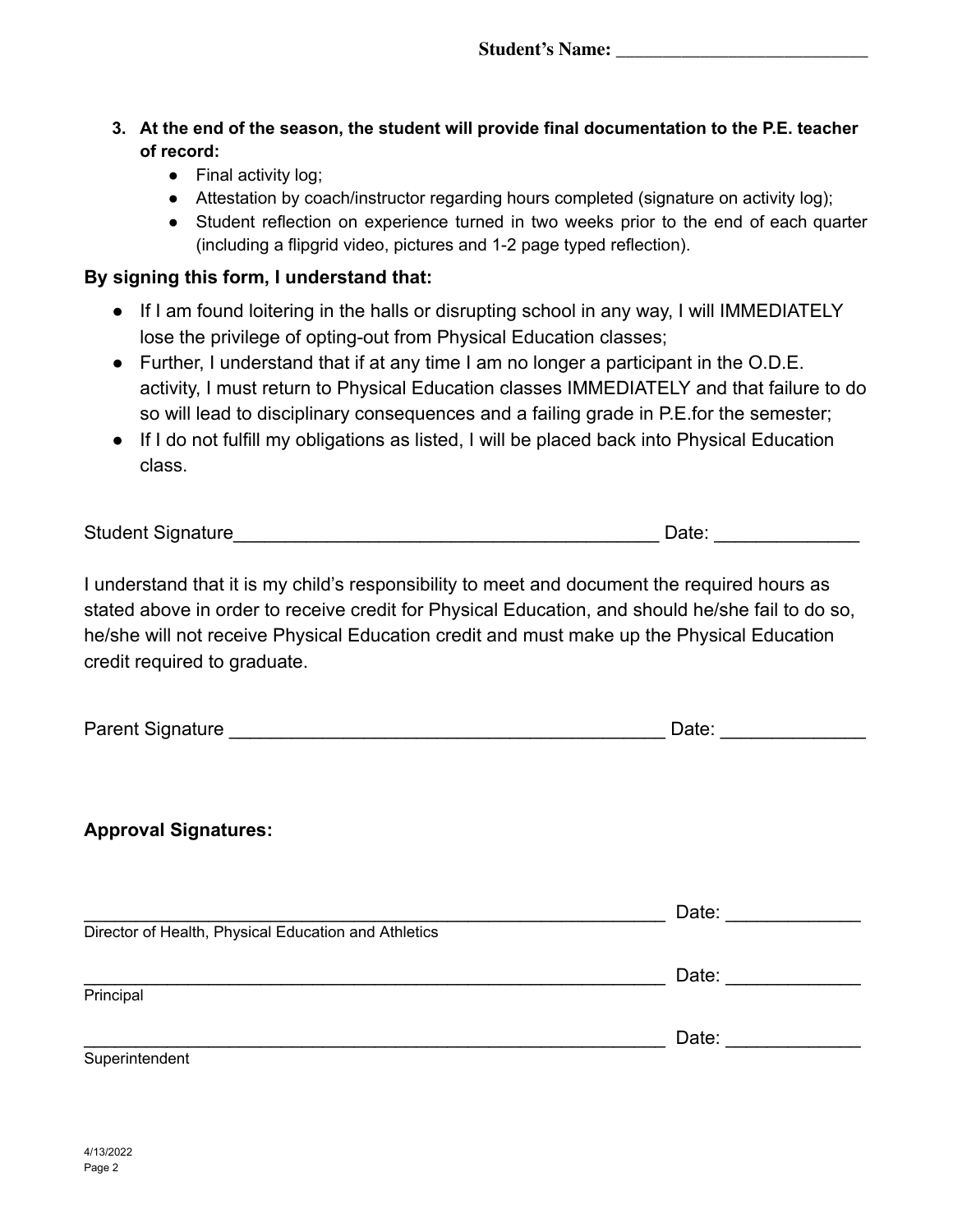**Student's Name: \_\_\_\_\_\_\_\_\_\_\_\_\_\_\_\_\_\_\_\_\_\_\_\_\_\_\_**

**Rye City School District Resume**

**(Out-of-District Experience Supervisor/Instructor)**

*Please note: A new APPLICATION and Instructor's AGREEMENT must be submitted for each season (Fall, Winter, Spring). Instructor's RESUME is required to be submitted only once in the current year. If previously submitted, indicate:*

| RESUME ON FILE: $\Box$ Fall 20 $\Box$ Winter 20 $\Box$ - 20                                                                                     |
|-------------------------------------------------------------------------------------------------------------------------------------------------|
|                                                                                                                                                 |
|                                                                                                                                                 |
|                                                                                                                                                 |
| Mobile Phone: _________________________________                                                                                                 |
|                                                                                                                                                 |
| Business Phone: ______________________________                                                                                                  |
| <b>Business Address:</b>                                                                                                                        |
| Education & Professional Preparation: College(s) Attended:<br>,我们也不能在这里的人,我们也不能在这里的人,我们也不能在这里的人,我们也不能在这里的人,我们也不能在这里的人,我们也不能在这里的人,我们也不能在这里的人,我们也 |
|                                                                                                                                                 |
|                                                                                                                                                 |
| Professional Certifications and Qualifications (Describe Briefly):                                                                              |
|                                                                                                                                                 |
|                                                                                                                                                 |
| Employment History: Job Description at Current Employer:                                                                                        |
|                                                                                                                                                 |
|                                                                                                                                                 |
|                                                                                                                                                 |
|                                                                                                                                                 |